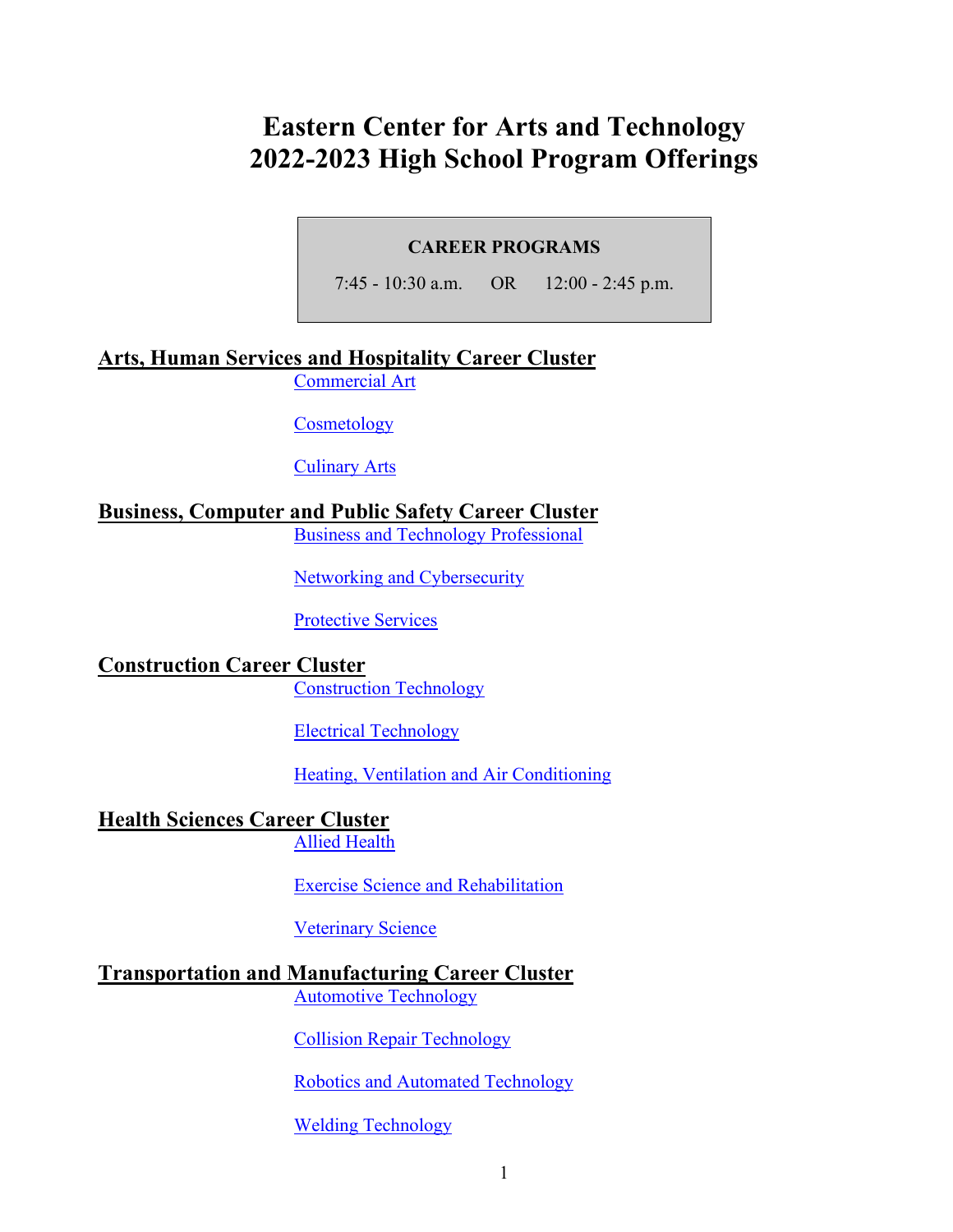# **PROGRAMS AT EASTERN CENTER FOR ARTS AND TECHNOLOGY**

EASTERN is accredited by the Middle States Association of Colleges and Schools. The campus is located in Willow Grove and is owned by nine school districts in Eastern Montgomery County. Districts include Abington, Bryn Athyn, Cheltenham, Hatboro-Horsham, Jenkintown, Lower Moreland, Springfield, Upper Dublin and Upper Moreland.

More information about EASTERN is available at www.eastech.org**.**

Programs taken at EASTERN are considered part of the high school program and count as elective credit toward graduation. Programs enrich the student's high school experience. They give students the opportunity to reinforce their career path after high school, get a head start in collegiate studies in that field and get ready for employment. Most of the half-day programs offer advanced placement college credit opportunities for students continuing their education after high school in similar majors.

**Career programs** are scheduled 5 days a week for 2 hours 45 minutes from 7:45 a.m.–10:30 a.m. or 12:00 p.m. to 2:45 p.m. in 16 career areas and are primarily offered to 11th and 12th grade students. They are recommended as a two-year sequence for students, except Allied Health, which is a senior-only option. If space is available, one-year seniors are accepted into all programs.

-A work experience program is available to qualified second-year students incorporating on-site job experiences with classroom learning.

-Many programs offer advanced placement/college credit options at colleges like Pennsylvania College of Technology, Harcum College, Universal Technical Institute, and Montgomery County Community College.

*EASTERN students may qualify for up to 12 free college credits through Perkins statewide articulation agreements. All statewide articulation agreements can be found at*  [www.collegetransfer.net/Search/PABureauofCTESOARPrograms/tabid/3381/Default.aspx](http://www.collegetransfer.net/Search/PABureauofCTESOARPrograms/tabid/3381/Default.aspx)

*Students/parents will be solely responsible for tuition and fees for MCCC dual enrollment.* 

*Please note that there are course material fees for tools of the trade and required clothing related to several programs. Families with a financial need should contact Ferne Andre, 215-784-4800 Ext. 314, or Amy Shields at 215-784-4806.*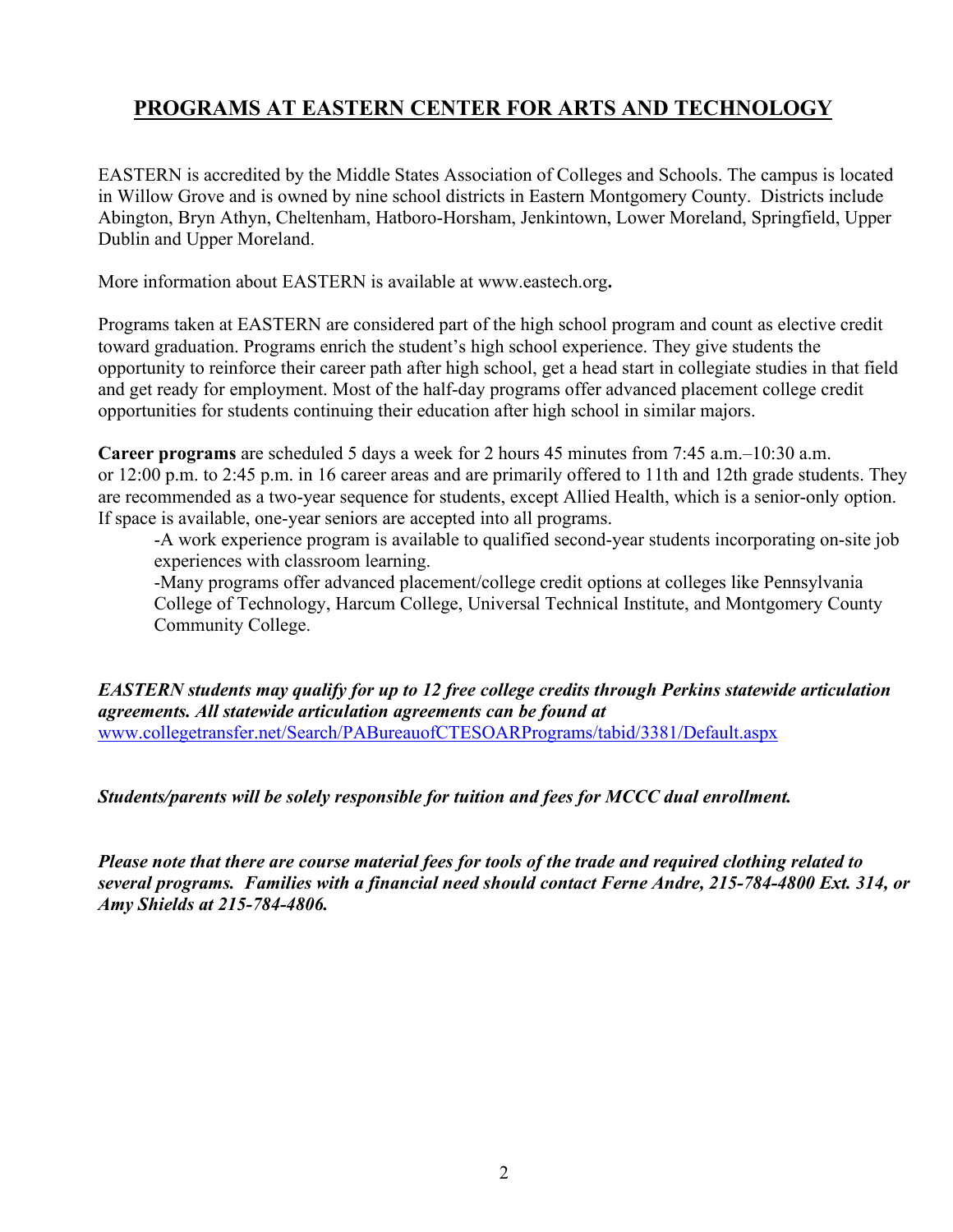#### **EASTERN CENTER FOR ARTS AND TECHNOLOGY 2022-2023 PROGRAM INFORMATION**

# **Arts, Human Services and Hospitality Career Cluster**

#### <span id="page-2-0"></span>**COMMERCIAL ART**

You'll develop your own portfolio! This two-year career program covers everything from conceptual drawing and design to a professional portfolio. Students learn the value and application of their unique styles in both design and illustration and how to use industry-standard software on the Macintosh platform. Core software includes Adobe InDesign, Adobe Photoshop and Adobe Illustrator. Upon completion of the program, students will have a portfolio consisting of items for entry into their postsecondary school of choice as well as National Portfolio Day. Senior students will have their portfolios reviewed by art school representatives. One-year seniors will be considered if space is available.

■ Career Pathways:

Program prepares students for careers in commercial illustration, image editing and graphic design. With further education and experience, students can find opportunities in occupations such as graphic design, commercial illustration, digital imaging design, animation, computer-generated graphic art, and multi-media specialist.

■ Postsecondary/Advanced Placement:

Students have continued their education at Fashion Institute of Technology, Full Sail University, Hussian College, IUP, Kutztown University, Marywood University, Montgomery County Community College, Pennsylvania College of Art and Design, Penn State Abington, Temple/Tyler School of Art, University of the Arts and West Chester University.

Students may qualify for advanced placement college credits at Pennsylvania College of Art and Design and Hussian College.

- Industry Certifications: Students can take the Adobe Certified Associate (ACA) certification exam in Photoshop, Illustrator or InDesign. ACA certification offers students a foundation for success by validating their digital skills.
- Materials and fees: Approximately \$125 - \$155.

#### <span id="page-2-1"></span>**COSMETOLOGY**

Save thousands of dollars by taking this program in high school! This two-year program will provide the skills necessary to begin a career in the cosmetology field. In Pennsylvania, as well as other states, cosmetologists must be licensed to practice in the field. One-year seniors will be considered if space is available in the program.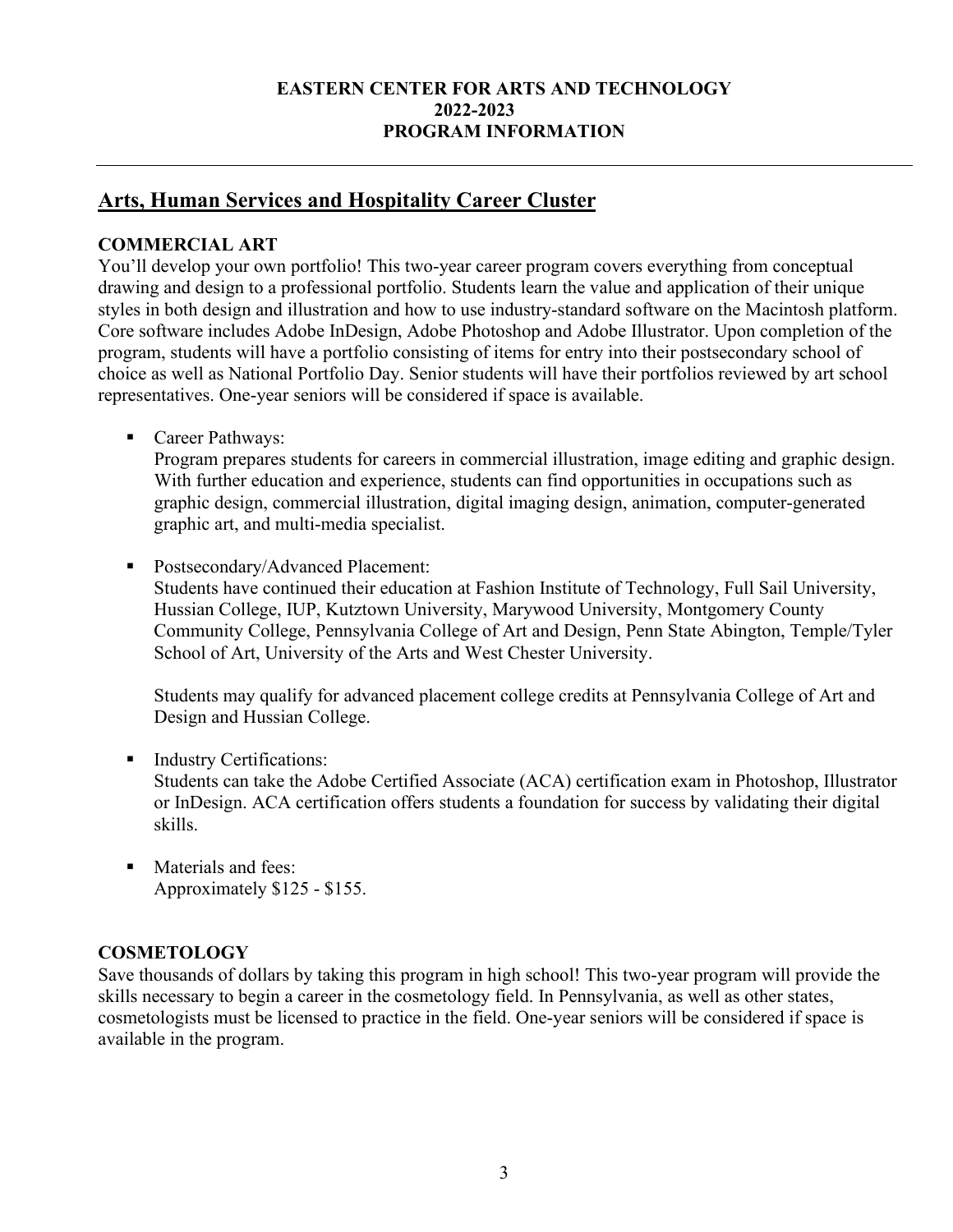■ Career Pathways:

Program prepares students for a career as a cosmetologist. After obtaining a cosmetology license, graduates can find opportunities in occupations such as a salon, salon management, teaching, product representation, and development and design.

#### **Postsecondary/Advanced Placement:**

Students have continued their education at Bucks County Community College, Community College of Philadelphia, and Lansdale School of Cosmetology.

**Industry Certifications:** 

After completion of 900 hours, students can take the Pennsylvania State Board of Cosmetology licensing exam. When students pass the exam, they will receive their license at the completion the required 1,250 hours.

**Materials and fees:** Approximately \$500 - \$650

#### <span id="page-3-0"></span>**CULINARY ARTS**

Don't be afraid to take whisks! Build your culinary skills and techniques at EASTERN so you can compete in this field. Students also have the potential to earn up to nine transferable college credits through a statewide articulation agreement with Montgomery County Community College. This two-year half-day program enables students to acquire a variety of skills including soup and sauce preparation, preparation of meat, fish and poultry entrees, baking, kitchen sanitation, purchasing and inventory controls. One-year seniors will be considered if space is available in the program.

■ Career Pathways:

Program prepares students for entry level employment as a prep cook, cook, or chef. With further education and experience, students can find opportunities in occupations such as food and beverage management, grocery and retail prepared foods, country club food services, cafeteria production and fast food franchise food production.

■ Postsecondary/Advanced Placement: Students have continued their education at Bucks County Community College, Culinary Institute of America, Indiana University of PA, Delaware Valley College, Johnson and Wales University, Millersville University, Montgomery County Community College, Penn State, Temple University, Walnut Hill College, and Widener University.

Culinary Arts students continuing their education in this field may also qualify for articulation credit with Montgomery County Community College.

**Industry Certifications:** 

Students can earn ServSafe Food Handlers certification, which is an entry-level food safety training and certificate program administered by the National Restaurant Association; ServSafe Manager certification, which is required in a food services supervisory role; and S/P2 – Culinary, which is an online certification that teaches safety, sanitation, and career readiness skills.

**Materials and fees:** Approximately \$135 - \$150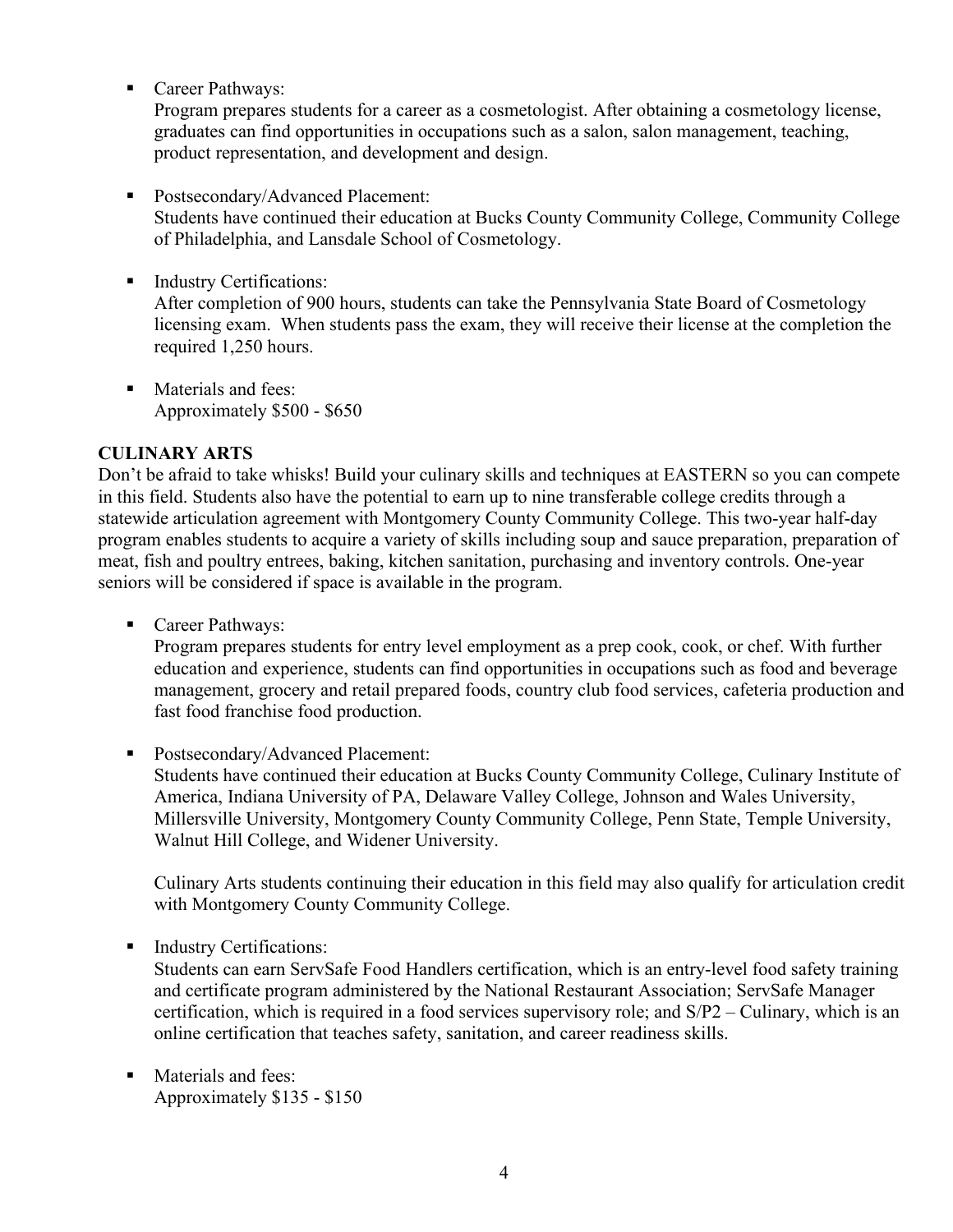# **Business, Computer and Public Safety Career Cluster**

#### <span id="page-4-0"></span>**BUSINESS AND TECHNOLOGY PROFESSIONAL**

Explore the possibilities of professionalism! Some of the best paying jobs in the U.S. are those that require computer skills, professionalism and communication skills. The Business and Technology Professional program will prepare students for a career in a professional business environment. In this two-year half-day program, students study the current Microsoft Office applications including Word, Excel, PowerPoint, Outlook, and other communications technologies. Students will leave the program well-versed on creating spreadsheets, composing correspondence, managing databases, creating presentations, document management and on the use of office machines. Students will enhance their communication, independent thinking, problem-solving, interpersonal, and soft skills. One-year seniors will be considered if space is available.

■ Career Pathways:

Program prepares students for entry level employment as data input specialist, customer service representative and administrative assistant. With further education and experience, students can find opportunities in occupations such as human resources, legal office manager, health records management, accounting clerk and office manager.

 Postsecondary/Advanced Placement: Students have continued their education at Clarion University, Community College of Philadelphia, Johnson and Wales University, Montgomery County Community College, Northampton Community College, Pennsylvania College of Technology and Temple University.

Business and Technology Professional students may participate in dual enrollment with Montgomery County Community College for 9 transferable college credits.

- **Industry Certifications:** Students can obtain Microsoft Office Specialist - Word and Excel certifications, and OSHA – General Industry.
- **Materials and fees:** Year 1 - approximately \$380; Year 2 – approximately \$190. Fees are subject to change based on MCCC tuition rates. Access to a working computer (Windows) is a must.

#### <span id="page-4-1"></span>**NETWORKING AND CYBERSECURITY**

Be a college student while still in high school! While in EASTERN's Networking and Cybersecurity program, you can choose to enroll in Montgomery County Community College for up to 12 transferable credits! In this two-year half day program, students must pass the TestOut Windows Server Certification in the first year of the program and are prepared for other industry certification exams. One-year seniors will be considered if space is available in the program. More and more businesses need network administrators now. Get your start here!

■ Career Pathways:

Program prepares students for careers in network and systems administration. With further education and experience, students can find opportunities in occupations such as network and computer administrator, computer network support specialist, network engineer and security.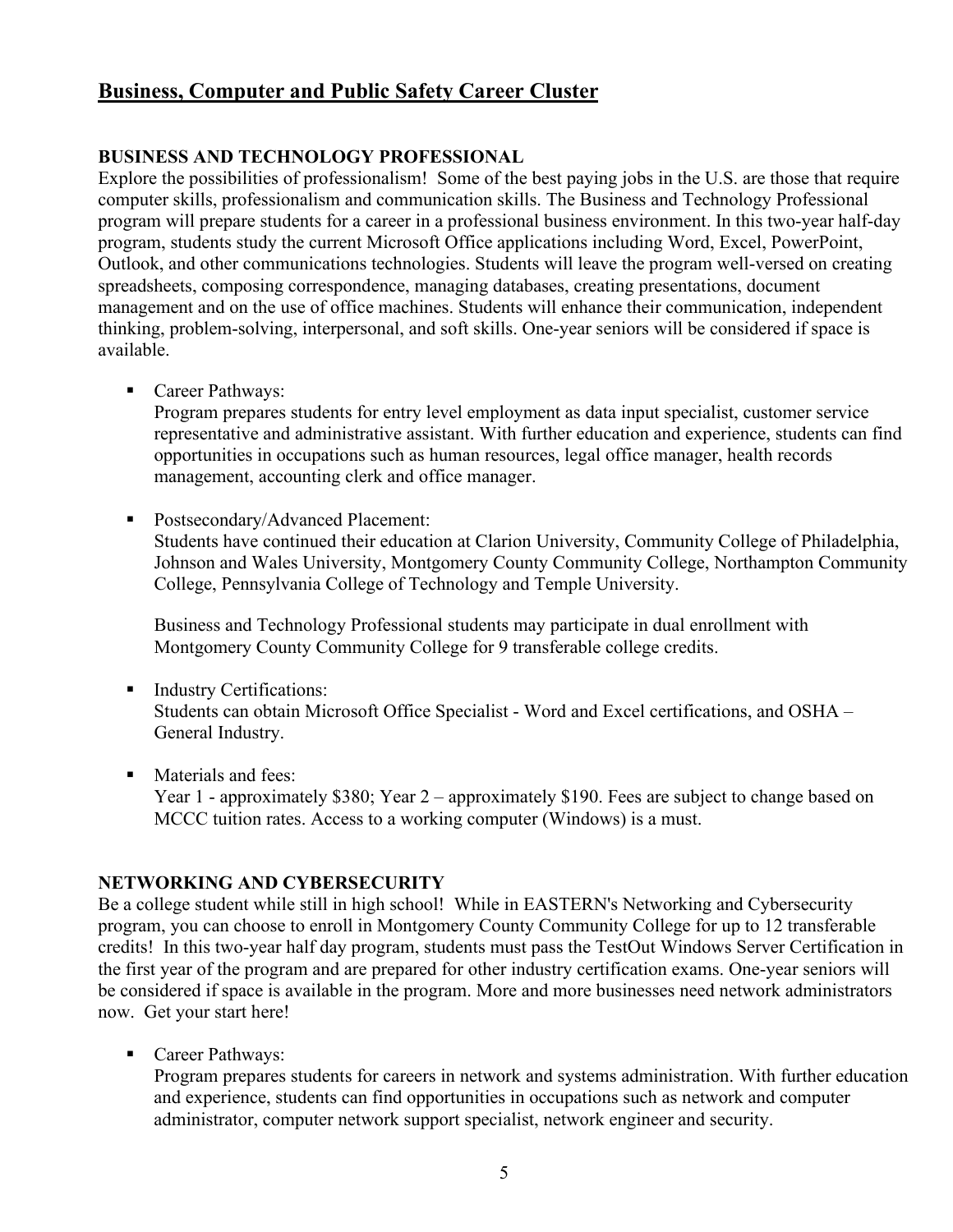■ Postsecondary/Advanced Placement:

Students have continued their education at Montgomery County Community College, Penn State Abington, Pennsylvania College of Technology, Temple University, Drexel University, and IUP.

Students may participate in dual enrollment for up to 12 transferable college credits at Montgomery County Community College.

**Industry Certifications:** 

Students can obtain, TestOut Microsoft Server, CompTIA ITF+, CompTIA A+, CompTIA Network +, CompTIA Security +, Cisco CCT, and Cisco CCNA Security Badge.

- **Prerequisites:** Strong math background recommended.
- **Materials and fees:** Approximately \$400-\$600 per year (includes college tuition and books). Access to a working computer (Windows) is a must.

#### <span id="page-5-0"></span>**PROTECTIVE SERVICES**

Action, adventure and saving lives! You'll earn several certifications to give you a head start on careers in this field. This two-year half-day class is a multi-disciplined program developed in consultation with a countywide advisory committee of law enforcement, fire science, security professionals and post-secondary institutions. Detailed instruction is provided on leadership, criminal, motor vehicle crash and fire investigation, first responders, security systems, terrorism, firefighting, hazardous materials and emergency communications. One-year seniors will be considered if space is available in the program.

■ Career Pathways:

Program prepares students for careers in firefighting, security, emergency medicine, law enforcement, corrections, and Department of Homeland Security. With further education and experience, students are can find opportunities in occupations such as Fire Marshal or fire line officer, police department administrator or police line officer, industrial security administrator, corrections, Emergency Medical Services (EMS), Transportation Security Administration (TSA), or commercial security administrator.

- Postsecondary/Advanced Placement: Students have continued their education at Alvernia University, Bloomsburg University, Community College of Philadelphia, Bucks County Community College, Kutztown University, Lock Haven, Millersville University, Montgomery County Community College, Penn State, Shippensburg University and all branches of the U.S. Military.
- **Industry Certifications:**

Students can earn Hazardous Materials Awareness and Operations through testing by Bucks County Community College, and CPR, First Aid and AED through testing by the American Red Cross or American Heart Association. Students also earn certificates in the National Incident Management System levels 100, 120c, 200, 235, 240b, 242b, 315, 700, 800, and 907.

Materials and fees: Approximately \$200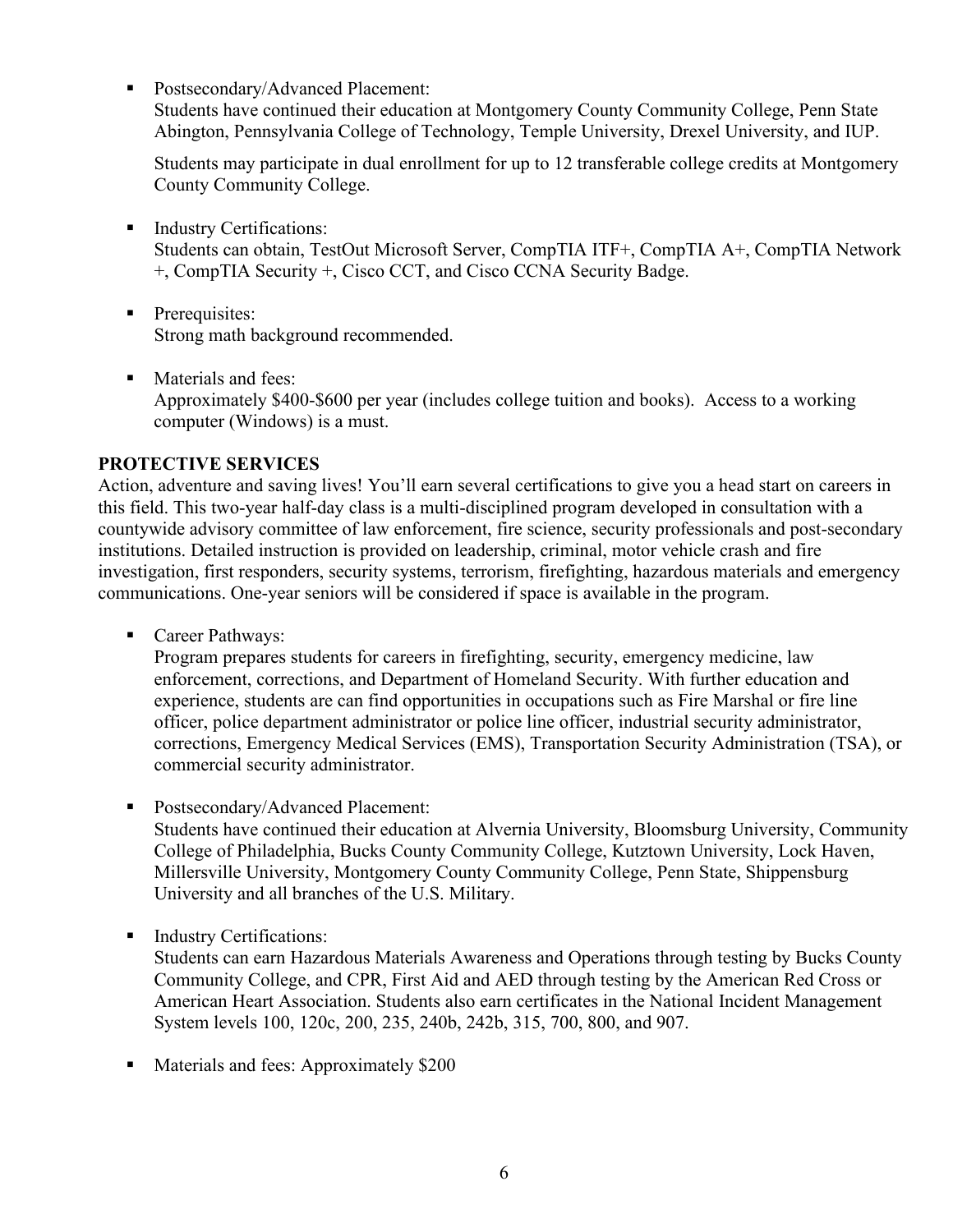# **Construction Career Cluster**

#### <span id="page-6-0"></span>**CONSTRUCTION TECHNOLOGY**

Lay the foundation for a towering future! Get satisfaction from building projects and working with current materials used in the field to refine your construction skills. This two-year career program is the first step for students interested in pursuing a successful career in the construction field. Students will work on both residential and commercial construction in the school's lab area. One-year seniors will be considered if space is available in the program.

■ Career Pathways:

Program prepares students for entry level employment as carpenter pre-apprentice, exterior remodeling and installation**,** and roofing and siding. With further education and experience, students can find opportunities in occupations such as general contractor, renovations and remodeling specialist, architect, finish carpenter or specialty contractor.

**Postsecondary/Advanced Placement:** Students have continued their education at Montgomery County Community College, Pennsylvania College of Technology, Penn State Abington, Thaddeus Stevens College of Technology and Williamson Trade School.

Students may qualify for advanced placement college credit at Pennsylvania College of Technology or want to consider an apprenticeship program after high school.

- **Industry Certifications:** Students can earn Occupational Safety and Health Administration 10 certification, and S/P2 – Construction, which is an online certification that teaches safety and career readiness skills.
- **Materials and fees:** Approximately \$85 - \$100

#### <span id="page-6-1"></span>**ELECTRICAL TECHNOLOGY**

A world without electricity is hard to imagine! Our training will provide the essential hands-on and safety skills that a student needs to pursue a rewarding career in the electrical construction industry. This two-year multi-faceted career program enables the student to learn the basics of electricity as well as residential and commercial wiring, data cabling and basic fiber optic installation. One-year seniors will be considered if space is available in the program.

■ Career Pathways:

Program prepares students for entry level employment as electrician's helper, maintenance helper, or electrician upon completion of the Journeymen's certification. With further education and experience, students can find opportunities in occupations such as residential or commercial electrician, and electrical engineering.

 Postsecondary/Advanced Placement: Students have continued their education at Bucks County Community College, EASTERN's Continuing Education Electrician Program, Montgomery County Community College, Pennsylvania College of Technology, Temple University, Thaddeus Stevens College of Technology and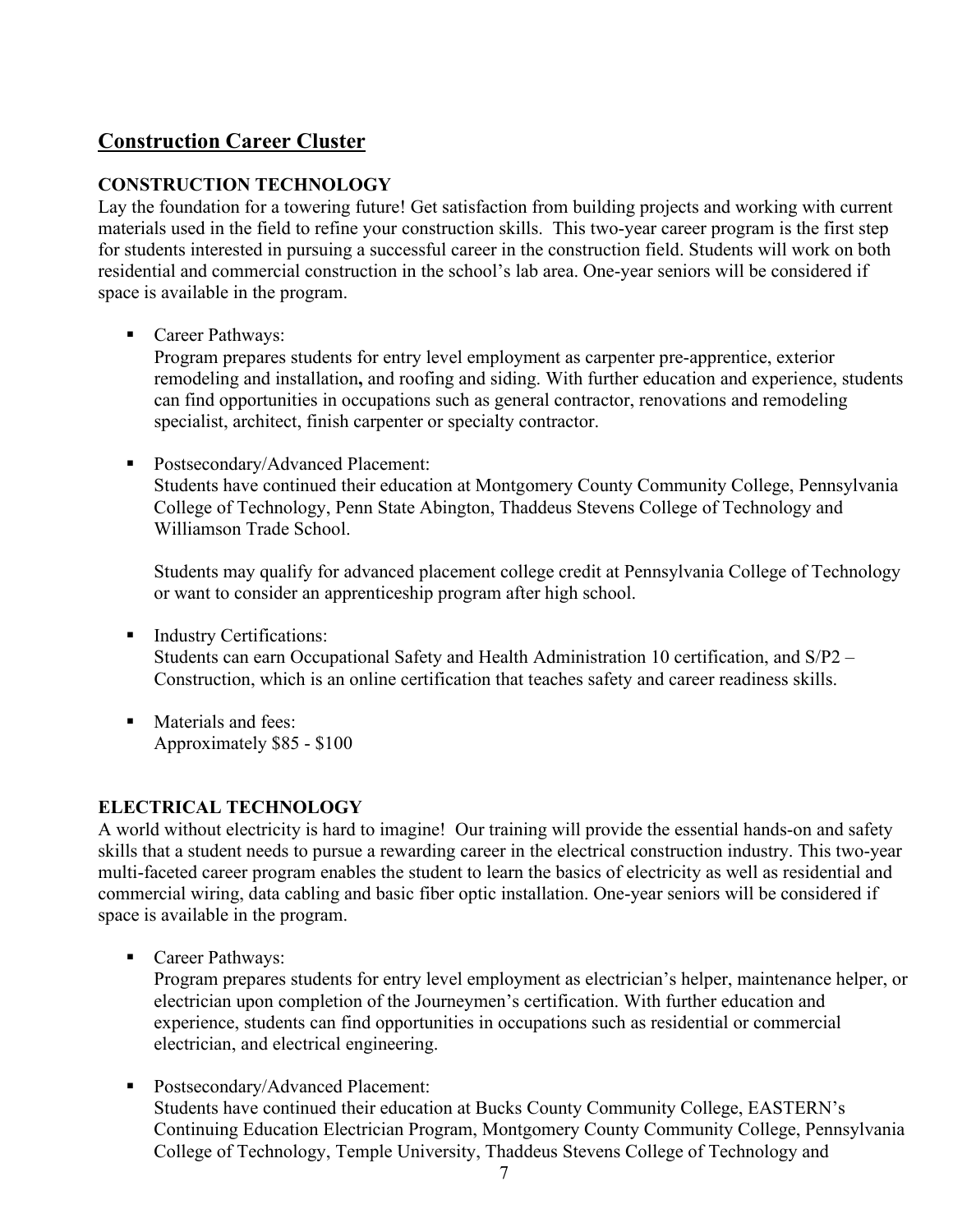Williamson Trade School. Students may also qualify for advanced placement college credit at Pennsylvania College of Technology or want to consider an apprenticeship program after high school.

**Industry Certifications:** 

Students can earn their Occupational Safety and Health Administration 10 certification, Mobile Ladder Safety Articulated Ladder Safety, Single and Extension Ladder Safety, and Step Ladder Safety Training provided by the American Ladder Institute, and S/P2 – Construction, an online certification that teaches safety and career readiness skills.

- **Prerequisites:** Students must have good color vision and the ability to climb moderate heights on a ladder.
- **Materials and fees:** Approximately \$75

#### <span id="page-7-0"></span>**HEATING, VENTILATION AND AIR CONDITIONING**

A cool career in a hot industry! Everyone wants to be comfortable in their home or place of business. Maintaining proper cooling and heating are not luxuries – they are necessities. There is always a demand for these services. This two-year career program provides a comprehensive foundation of the basic theories and principles of heating, air conditioning and heat pump systems. One-year seniors will be considered if space is available in the program.

■ Career Pathways:

Program prepares students for entry level employment as heating and air conditioning installation technician, heating and air conditioning service technician, retail sales, and heating and air conditioning helper. With further education and experience, students can find opportunities in occupations such as residential heating, air conditioning and building maintenance.

■ Postsecondary/Advanced Placement:

Students have continued their education at Orleans Technical College, Pennsylvania College of Technology, Penn State Abington, and Thaddeus Stevens College of Technology.

Students may also qualify for advanced placement college credit at Pennsylvania College of Technology. Through a college credit articulation agreement with University of Northwestern Ohio, students can earn up to 6 credits for Service and Procedures.

Industry Certifications:

Students can earn Occupational Safety and Health Administration 10, Tracpipe, Gastite Certification, Environmental Protection Agency Refrigerant Handling, and SP/2 - Construction, which is an online certification that teaches safety and career readiness skills.

**Materials and fees:** Approximately \$95 - \$145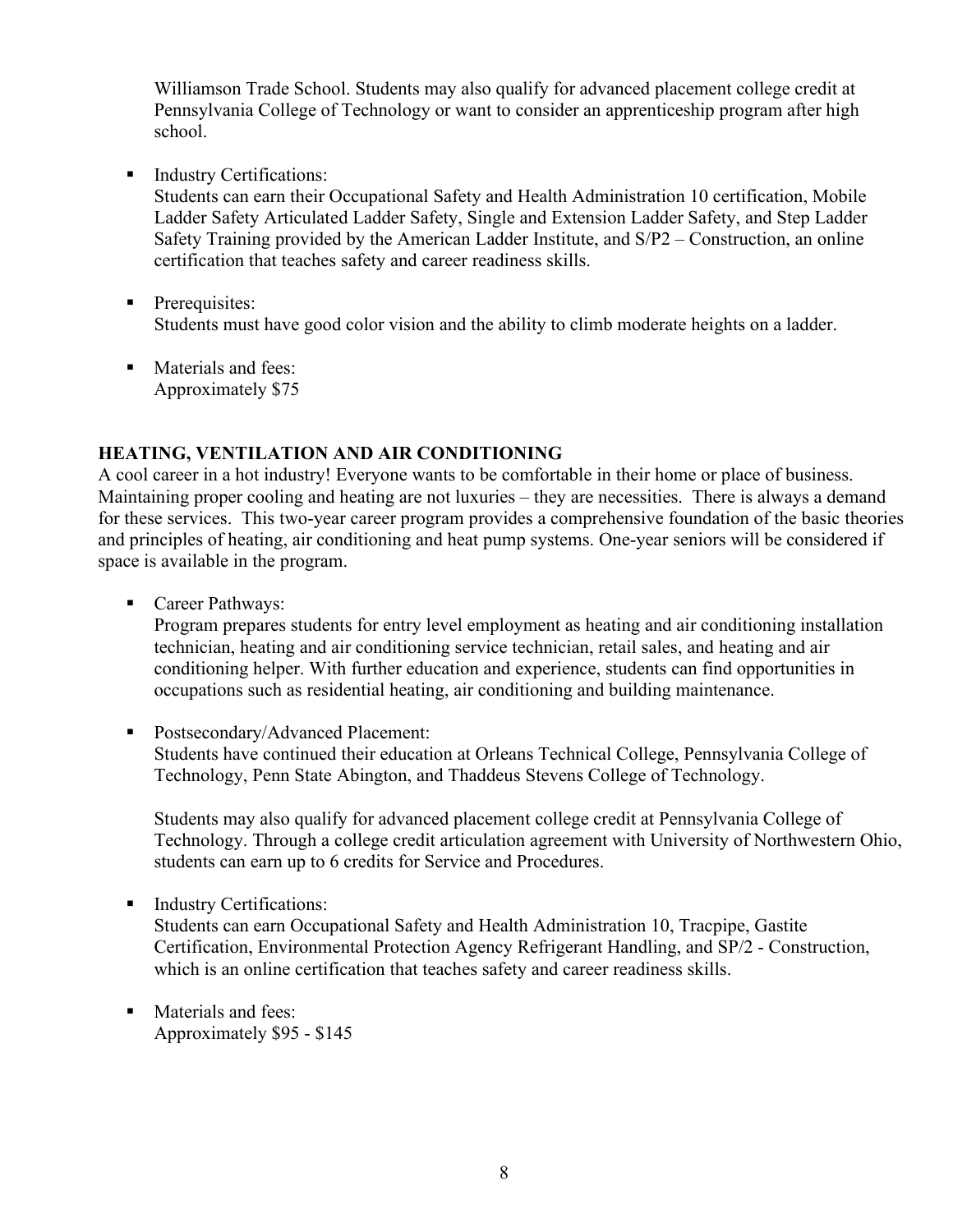# **Health Sciences Career Cluster**

#### <span id="page-8-0"></span>**ALLIED HEALTH**

Be sure a career pathway in healthcare is right for you! This one-year senior-only program is designed for students with rigorous academic preparation who plan to continue their education in college to prepare for a career in the health field. Students have the opportunity to explore careers in the healthcare field through job shadowing, guest speakers, and facility tours. Opportunities are dependent upon availability of the clinical sites and speakers. This program offers the potential of earning college credits at Montgomery County Community College at reduced tuition rate. This unique opportunity provides students with a first-hand look at the many healthcare careers available to them.

■ Career Pathways:

Students prepare for a career in the health field requiring postsecondary education. With further education and experience, students can find opportunities in occupations such as nurse, radiology technologist, physician's assistant and licensed practical nurse.

Postsecondary/Advanced Placement:

Students have continued their education at Aria Health School of Nursing, Arcadia University, Cedar Crest, Gwynedd Mercy University, Holy Family University, LaSalle University, Montgomery County Community College, Moravian College, West Chester University, York College, and Widener University.

Student can also earn up to 3 transferable credits at Montgomery County Community College through dual enrollment.

**Industry Certifications:** 

Students can earn CPR, AED, and First Aid Training through the Emergency Care and Safety Institute (ECSI), and Direct Care Staff Training certification from the Pennsylvania Department of Human Services.

- **Prerequisites:** 
	- Grade of 'C' or better in Algebra I and II**,** Biology and Chemistry (College Prep Level)
	- High school GPA of 2.5 or higher
	- Physical exam and police check as mandated by state law
	- Child abuse clearance
	- PPD (tuberculosis skin test)
	- Flu shot required
	- No disciplinary issues at the participating high school
	- Good attendance
- **Materials and fees:** Approximately \$350 - \$375 (not including MCCC tuition)

#### <span id="page-8-1"></span>**EXERCISE SCIENCE AND REHABILITATION**

Turn your love of exercise, training, and wellness into an exciting and lucrative career! EASTERN's newest program, Exercise Science and Rehabilitation, will provide an in-depth look at the many career opportunities in this field, learn how to treat sports-related injuries and provide personal training. This program will involve studying the body under physical stress such as exercise, physical sports, or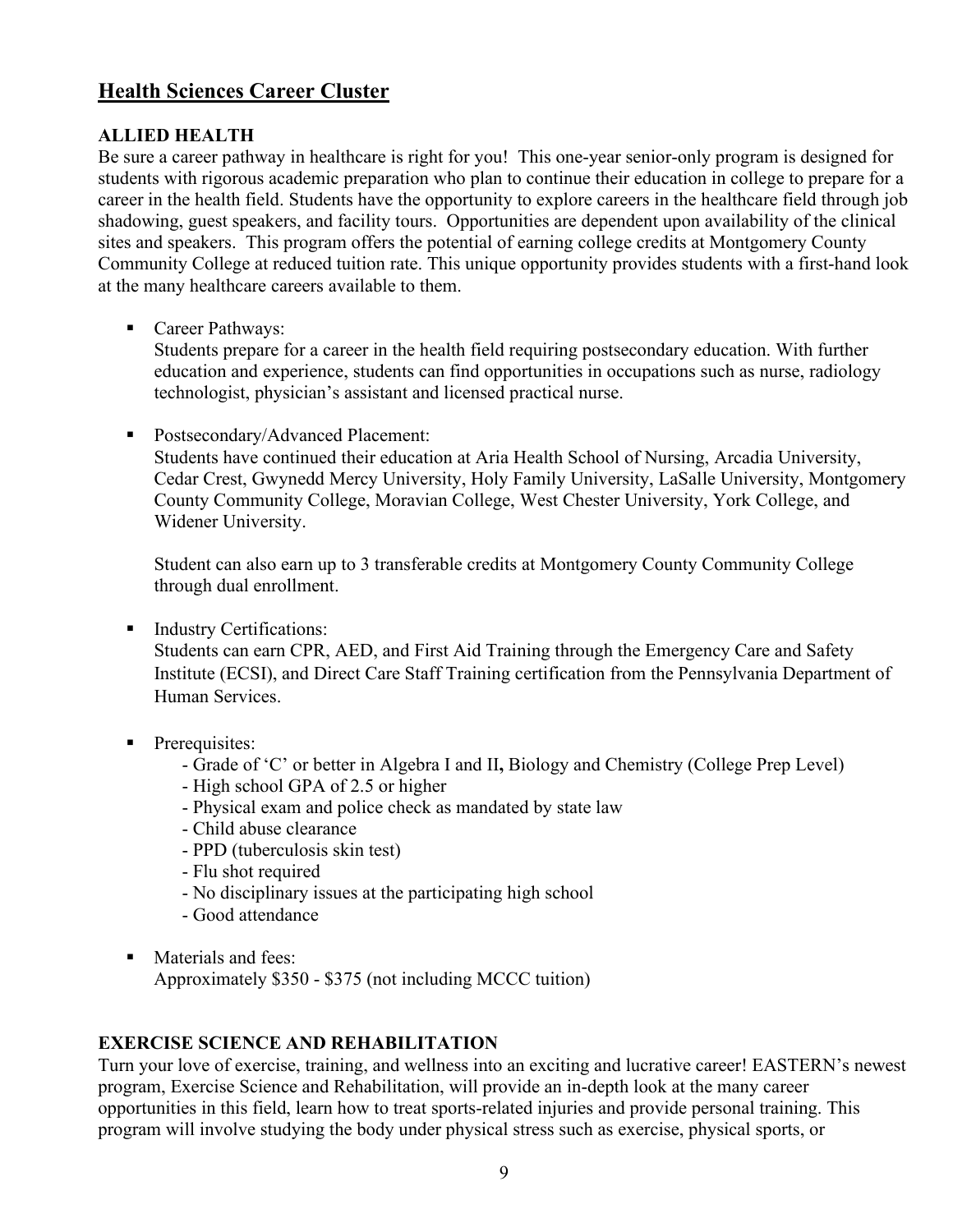occupational therapy. This helps physical therapists, coaches, and trainers ensure the safety and health of their patients and clients. One-year seniors will be considered if space is available in the program.

■ Career Pathways:

Whether you choose an entry-level position, earn a bachelor's degree or certification, or continue on to medical school, there's a unique path for everyone in this field. The program will help prepare students for careers in physical therapy, athletic training, personal fitness, and sports medicine. Topics include routine rehabilitation, the roles and responsibilities of rehabilitation providers, anatomy and physiology, nutrition and wellness, and therapeutic techniques.

- Postsecondary/Advanced Placement: The employment outlook for careers in this field show continued growth. Our goal is to ensure our students are ready for a related postsecondary program or able to confidently enter the field in an entry-level position. Local related postsecondary programs are available at Thomas Jefferson University, Temple University, and Rutgers University.
- **Industry Certifications:** Students can potentially earn OSHA Healthcare, CPR/ First Aid, ACSM Certified Personal Trainer, and AMCA Physical Therapy Aide.
- **Materials and fees:** Approximately \$100 - \$375

#### <span id="page-9-0"></span>**VETERINARY SCIENCE**

Turn your love of animals into an exciting career! Veterinary Science provides the opportunity to prepare for careers in the animal care industry and will provide students with a working knowledge of small animal industries. In this two-year half-day program, students will learn to support veterinarians by providing assistance during animal examinations; treatment administration and monitoring; managing animal and related health record information; and how to perform a range of selected practice-related duties. One-year seniors will be considered if space is available in the program.

■ Career Pathways:

Program prepares students for entry level employment in pet and pet supply stores, grooming salons, kennel, animal humane societies, farms and ranches. With further education and experience, students can find opportunities in occupations such as veterinary technician, veterinary assistant, and animal research.

■ Postsecondary/Advanced Placement: Students have continued their education at Harcum College, Manor College and Delaware Valley University.

Students who successfully complete EASTERN's Veterinary Science program with an average grade of "B" or better may receive 3 credit hours for Harcum College's ACM 101 – Introduction to Animal Center Management.

■ Industry Certifications: Students can earn Occupational Safety and Health Administration 10 – Healthcare.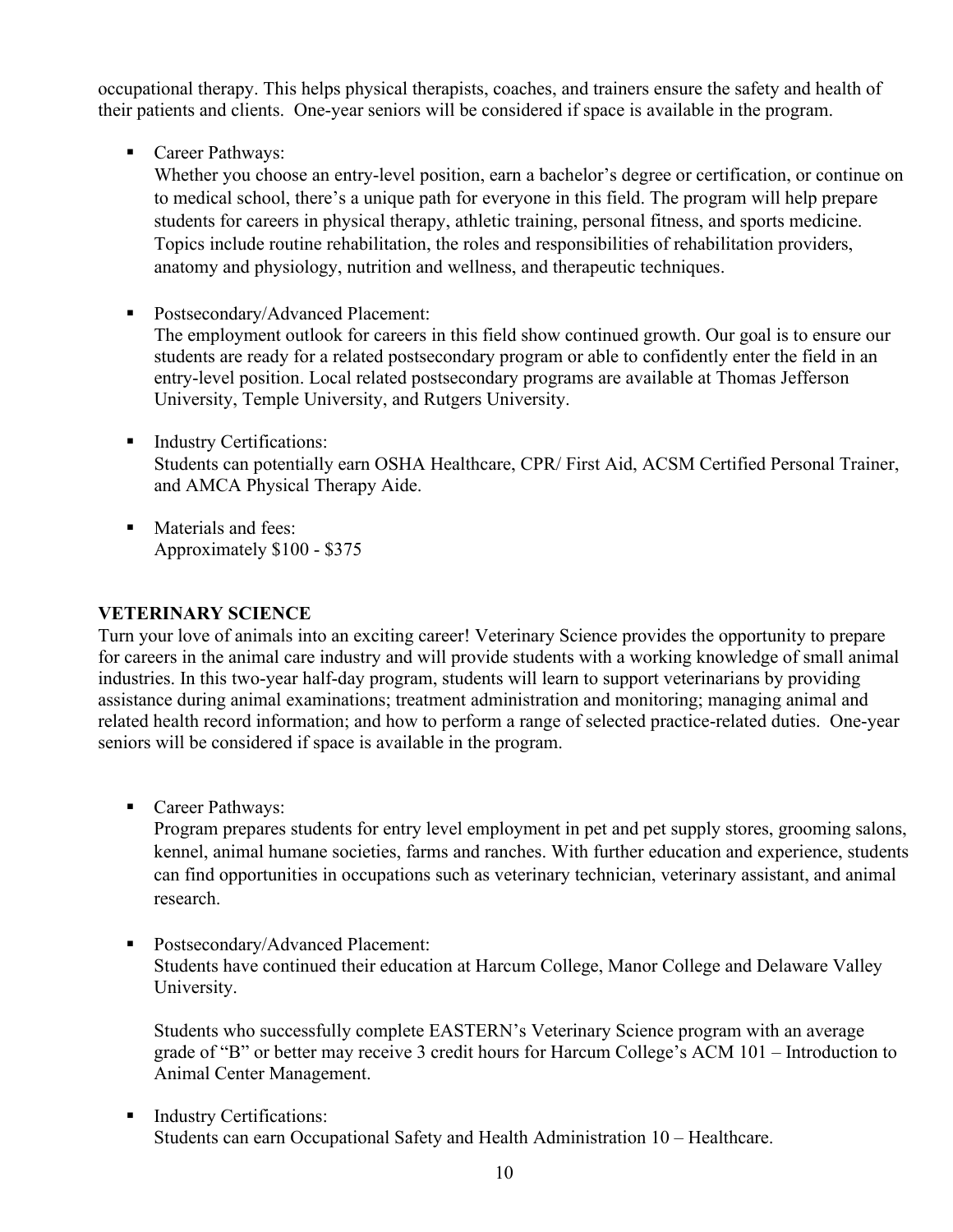- **Prerequisites:** 
	- Grade of 'C' or better in Algebra I and II
	- **-** Grade of 'C' or better in Biology or Advanced Science Course (College Prep Level)
	- High school GPA of 2.5 or higher
	- No Animal Allergies
	- No disciplinary issues at the participating high school
	- Good attendance
- **Materials and fees:** Approximately \$100 - \$375

# **Transportation and Manufacturing Career Cluster**

#### <span id="page-10-0"></span>**AUTOMOTIVE TECHNOLOGY**

Fast cars...great jobs! Automotive is a complex and technology-driven industry that is constantly changing. This two-year career program is designed for the student who is serious about working in the automotive industry. One-year seniors will be considered if space is available in the program.

■ Career Pathways:

Program prepares students for entry level employment as automotive technician trainee, maintenance and light repair, and new car prep. With further education and experiences, students can find opportunities in occupations such as automotive service, engineering and design, manufacturer representative, and automotive insurance industry/damage appraisal and testing.

■ Postsecondary/Advanced Placement:

Students have continued their education at Automotive Training Center, Lincoln Tech, Ohio Technical College, Pennsylvania College of Technology, Thaddeus Stevens College of Technology, Universal Technical Institute, and University of Northwestern Ohio.

Students have worked at dealerships that offer training/employment of students getting them right into their field. Postsecondary is particularly important if students want to pursue diesel, heavy equipment, racing, powersport or marine.

Students qualify for advanced standing through an articulation agreement with Pennsylvania College of Technology. EASTERN has established college credit articulation programs with Ohio Technical College, Universal Technical Institute, and University of Northwestern Ohio.

**Industry Certifications:** 

Students can earn Valvoline Oil, SP/2 in Automotive Service Safety, SP/2 in Automotive Service Pollution Prevention, Resume Building, and Automotive Lift Institute Certification. Students will prepare to sit for the Automotive Series exams in the ASE entry-level certification program. Students are also prepared to sit for the PA State Inspection and PA State Emissions Licenses. Per Pennsylvania State regulations, students must be 18 years old and register at an approved testing facility. Dealerships offer factory certifications to students.

**Materials and fees:** Approximately \$100 - \$150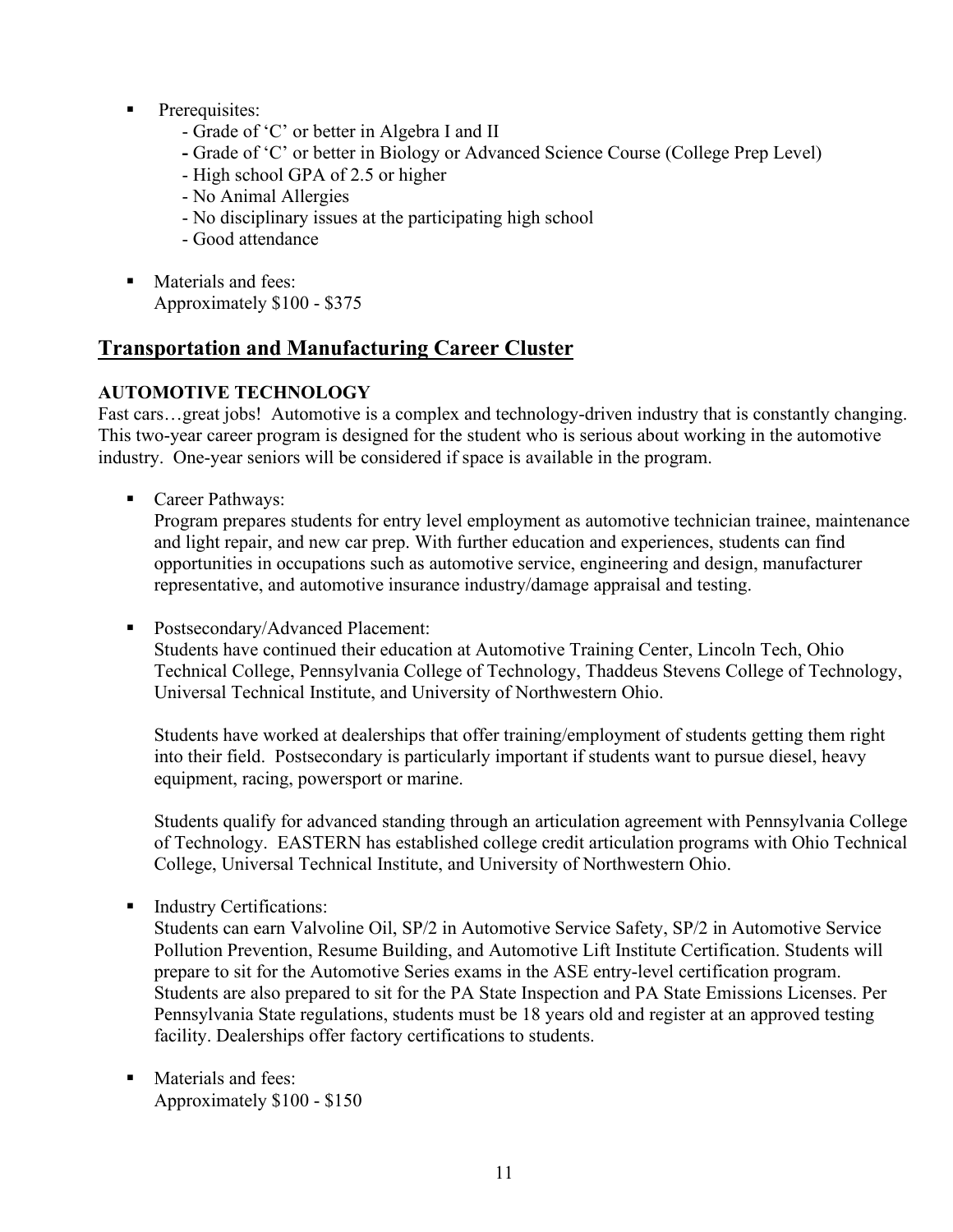#### <span id="page-11-0"></span>**COLLISION REPAIR TECHNOLOGY**

Customize your future! You'll meet industry standards to be a success in this field. A student enrolled in this two-year career program benefits from a combination of classroom instruction and hands-on experience needed to carry out repairs on motor vehicles. Students benefit from the use of I-Car (Inter-Industry Conference on Auto Collision Repair) enhanced curriculum. One-year seniors will be considered if space is available in the program.

■ Career Pathways:

Program prepares students for entry level employment as automotive refinisher, sheet metal/cosmetic repair, frame/structural repair, and automotive refinisher's helper. With further education and experience, students can find opportunities in occupations such as automotive manufacturing representative, insurance industry damage appraisal and testing, metal fabrication, safety design engineering, and collision test engineering.

■ Postsecondary/Advanced Placement:

Students have continued their education at Automotive Training Center, Lincoln Tech, Ohio Technical College, Pennsylvania College of Technology, Universal Technical Institute, and WyoTech.

Students may qualify for advanced placement college credit at Pennsylvania College of Technology. Through a college credit articulation agreement with Ohio Technical College, Collision Repair Technology students can earn up to two Auto Body courses.

- **Industry Certifications:** Students can earn PPG Refinishing, 3M Collision Repair, and SP/2, which is an online certification that teaches safety and career readiness skills.
- **Materials and fees:** Approximately \$130 - \$175

#### <span id="page-11-1"></span>**ROBOTICS AND AUTOMATED TECHNOLOGY**

Are you inspired by innovation and new technology? In this this two-year program, you will learn to design and build robotic devices and diagnose and repair state-of-the-art automated equipment. Students will perform activities and obtain knowledge in areas such as electronics, robotics, mechanical systems, fluid power systems, programmable logic controllers, and control systems. One-year seniors will be considered if space is available.

■ Career Pathways:

Students prepare for a career in the robotics and automated technology field or prepare for postsecondary education in mechatronics engineering. With further education and experience, students can find opportunities in occupations such as Mechatronics Technician, Mechanical Engineer, Electrical Controls Engineer, and Manufacturing Engineer.

**Postsecondary/Advanced Placement:** Students can continue their education at postsecondary schools such as Montgomery County Community College, Delaware Country Community College, Penn State University, Lehigh University, University of Pennsylvania, Temple University, and Widener University.